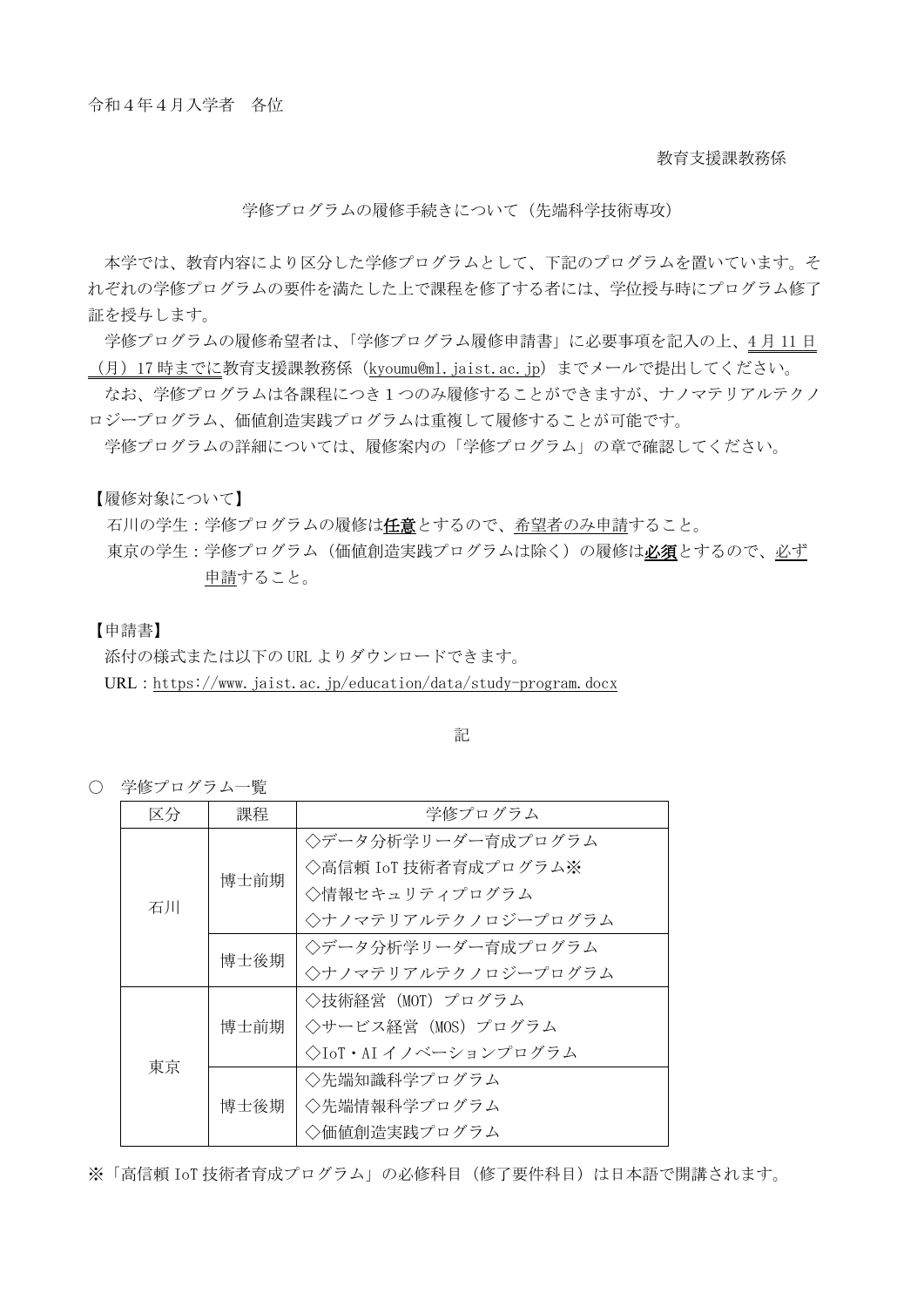**To: New students (April 2022) From: Educational Service Section Re: Application procedures for Study Programs (for Division of advanced Science and Technology) Date: April 2022**

JAIST offers several study programs listed below of which you can choose one according to your study interests. A certificate of completion will be granted to those who complete the required program work.

Please fill out the application form and submit it to the Educational Service Section (kyoumu@ml.jaist.ac.jp) by email. The submission due is  $5:00$  p.m., Monday, April 11.

You can select only one study program during each of the master's and doctoral program except for the Nano Materials Technology Program and Creating Value Program, which can be chosen with another program.

See the Degree Completion Guide for details.

## <NOTES>

### **For Ishikawa students:**

Study Programs are **optional**. Submit an application if you wish to apply to a program.

#### **For Tokyo students:**

One of the study programs (excluding Creating Value Program) must be selected (**required**).

#### <Application Form>

The form is available at URL : https://www.jaist.ac.jp/education/data/study-program.docx

|          | Course              | <b>Study Program</b>                             |
|----------|---------------------|--------------------------------------------------|
| Ishikawa |                     | Education Program for Leaders in Data Analytics  |
|          | Master's            | Highly-Dependable IoT Systems Program *          |
|          | Program             | <b>Information Security Program</b>              |
|          |                     | Nano Material Technology Program                 |
|          | Doctoral            | Education Program for leaders in Data Analytics  |
|          | Program             | Nano Material Technology Program                 |
| Tokyo    | Master's<br>Program | Management of Technology (MOT) Program           |
|          |                     | Management of Service (MOS) Program              |
|          |                     | IoT·AI Innovation Program                        |
|          | Doctoral<br>Program | Advanced Knowledge Science Program               |
|          |                     | <b>Advanced Information Technologies Program</b> |
|          |                     | Creating Value Program                           |

\*The compulsory courses to satisfy "Highly-Dependable IoT Systems Program" are provided in Japanese only.